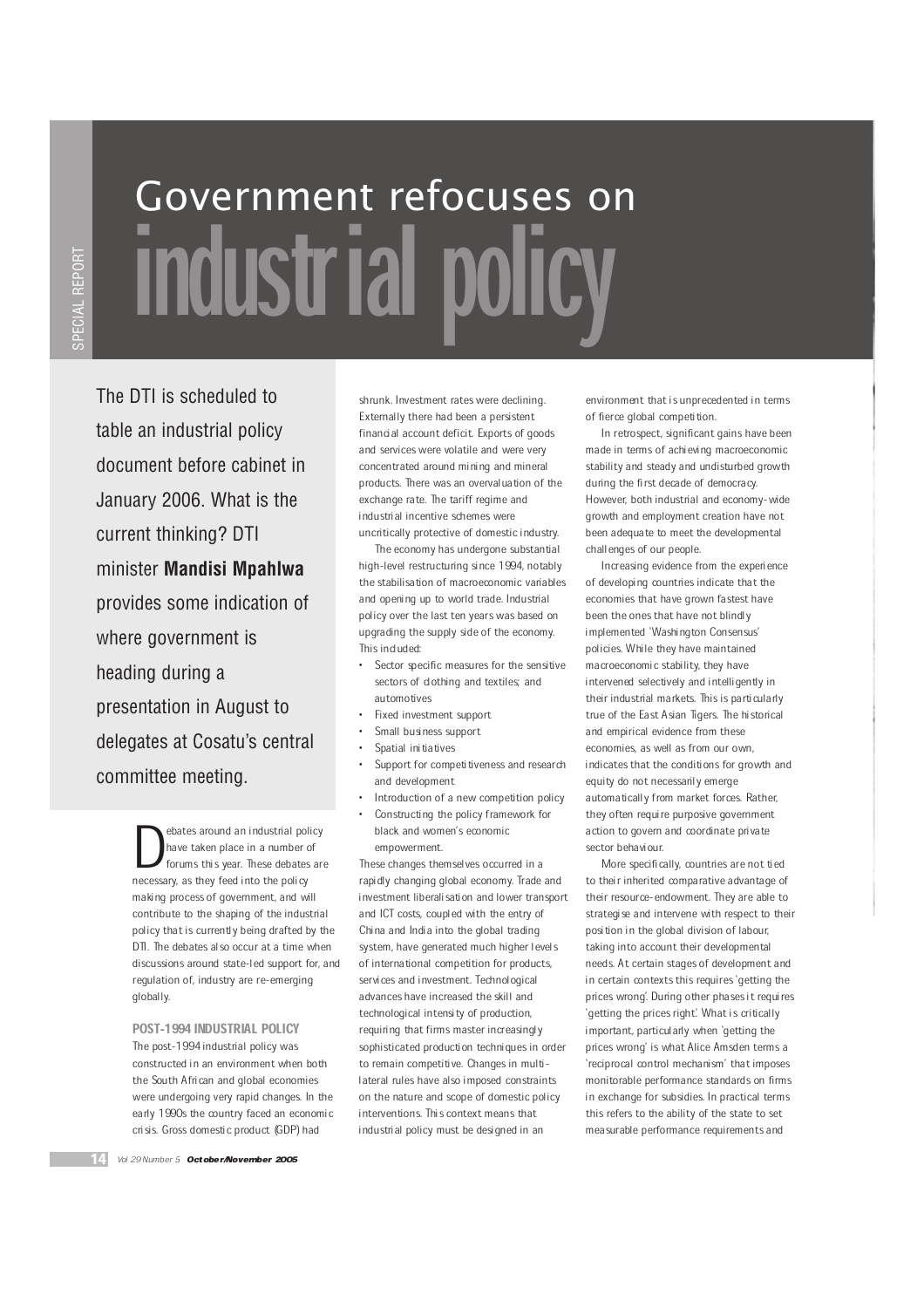

withdraw or even clawback subsidies under circumstances where these performance requirements have not been met. It also refers to the will of the state to get the prices right by removing economic rents from powerful economic interests when these stand in the way of economic development.

It is the role of a developmental state to take on risks that the private sector will not undertake, but also to be honest and pragmatic, to change direction when it becomes clear that the risks are not

achieving the necessary developmental rewards.

As is well known and increasingly recognised, economic development is beset with market and production failures. In particular there are three key requirements for a dynamic industrial economy which do not emerge automatically from the market, and which a developmental state must purposively pursue:

- · a low cost production base;
- an increasingly sophisticated set of industrial capabilities;

What are the lessons learned from the first decade of post-apartheid industrial policy? Our new democracy is sufficiently mature to allow for honest reflection on the strengths and weaknesses, in the light of our own experiences as well as those of other developing countries.

increasing economic inclusion of the marginalised, through both the labour market and entrepreneurship.

What are the lessons learned from the first decade of post-apartheid industrial policy? Our new democracy is sufficiently mature to allow for honest reflection on the strengths and weaknesses, in the light of our own experiences as well as those of other developing countries. A number of the post-1994 industrial policy measures enjoyed significant success. Foremost amongst these is the Motor Industry Development Programme (MIDP). Although criticised for limited job creation, without this programme we would not now have an automotive industry in South Africa of any consequence. Its broader multiplier effect on the economy has also been underestimated. It has led to the upgrading and employment creation in associated sectors, such as component suppliers and automotive leather. The various competitiveness, technology and export development programmes have increased the dynamism and competitiveness of many firms.

The policy framework around black and women's economic empowerment has brought these issues to the forefront of policy discourse.

## WEAKNESSES OF POST-1994 INDUSTRIAL POLICY

However, there are numerous challenges that need to be confronted. One apparent weakness of post-1994 industrial policy may be that the package of supply side measures as a whole was of insufficient scale to restructure the manufacturing sector adequately to deal with the harsh winds of trade liberalisation. In deference to conventional wisdom, programmes have shied away from sector specific support and have been to some extent dissipated by being spread too thinly. To borrow from recent terminology coined by the president,